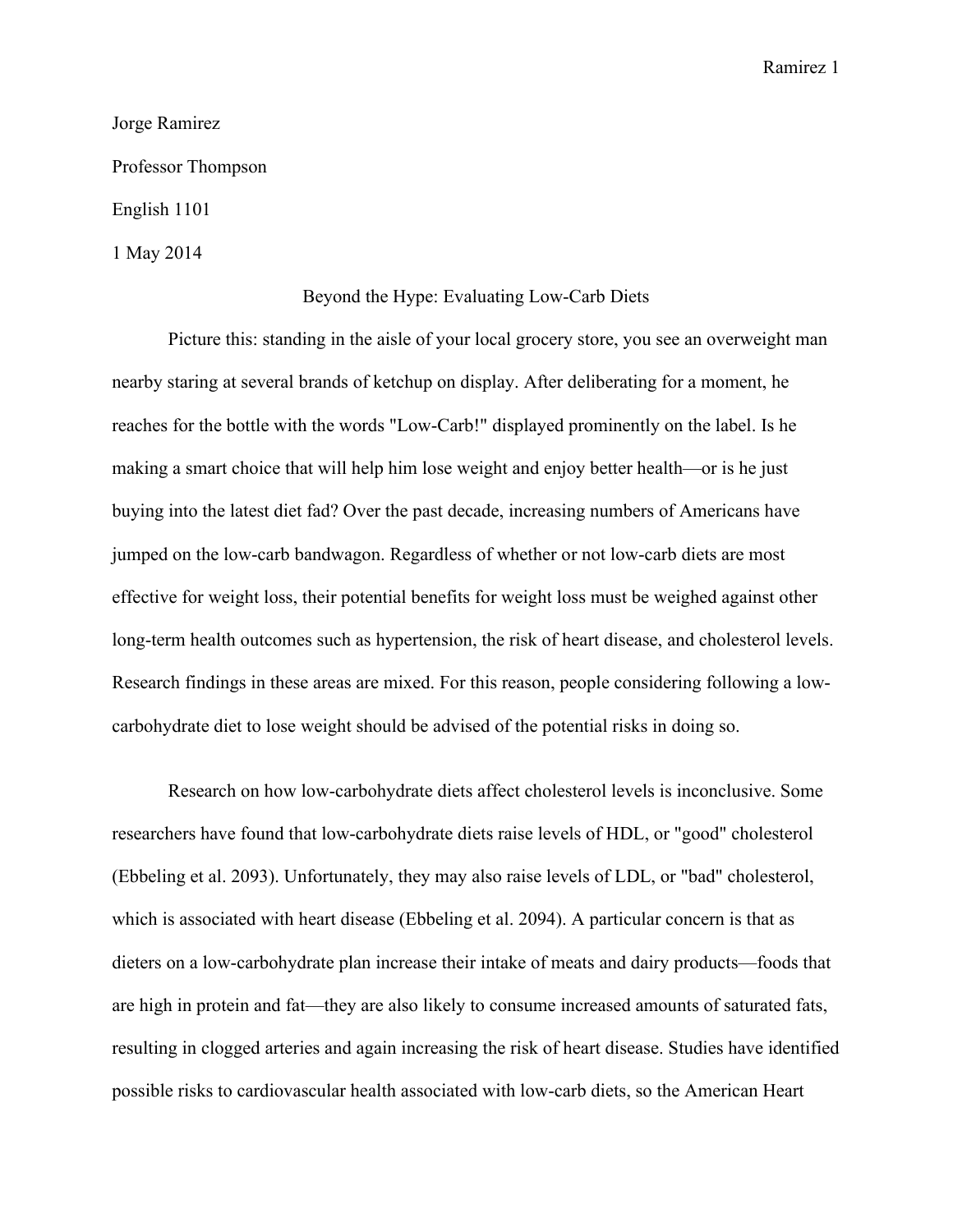Ramirez 2

Association cautions that doctors cannot yet assess how following a low-carbohydrate diet affects patients' health over a long-term period.

Some studies have found that following a low-carb diet helped lower patients' blood pressure (Bell 32). Again, however, excessive consumption of foods high in saturated fats may, over time, lead to the development of clogged arteries and increase risk of hypertension. According to the American Heart Association, "a high carbohydrate diet that includes fruits, vegetables, nonfat dairy products and whole grains also has been shown to reduce blood pressure." Eliminating those foods in a low-carb diet may raise blood pressure because intake of sodium may increase and intake of minerals like calcium, potassium, and magnesium, all of which are important for maintaining healthy blood pressure, may be decreased. Choosing lean meats over those high in fat and supplementing the diet with high-fiber, low-glycemic index carbohydrates, such as leafy green vegetables, is a healthier plan for dieters to follow.

Perhaps most surprisingly, low-carbohydrate diets are not necessarily advantageous for patients with Type II diabetes. According to Tracey Neithercott, some people with diabetes are better able to control their blood sugar when they reduce their carb intake, but others are not, and there are no studies that prove one single approach is best for everyone. One problem is that there are no long-term studies of a large scale that have examined this issue in detail. Neithercott advises diabetics to monitor blood sugar levels carefully and to consult with their health care provider or a registered dietitian to develop a plan for healthy eating.

Low-carb diets have garnered a great deal of positive attention, and it is not entirely undeserved. These diets do lead to rapid weight loss, and they often result in greater weight loss over a period of months than other diet plans. Significantly overweight or obese people may find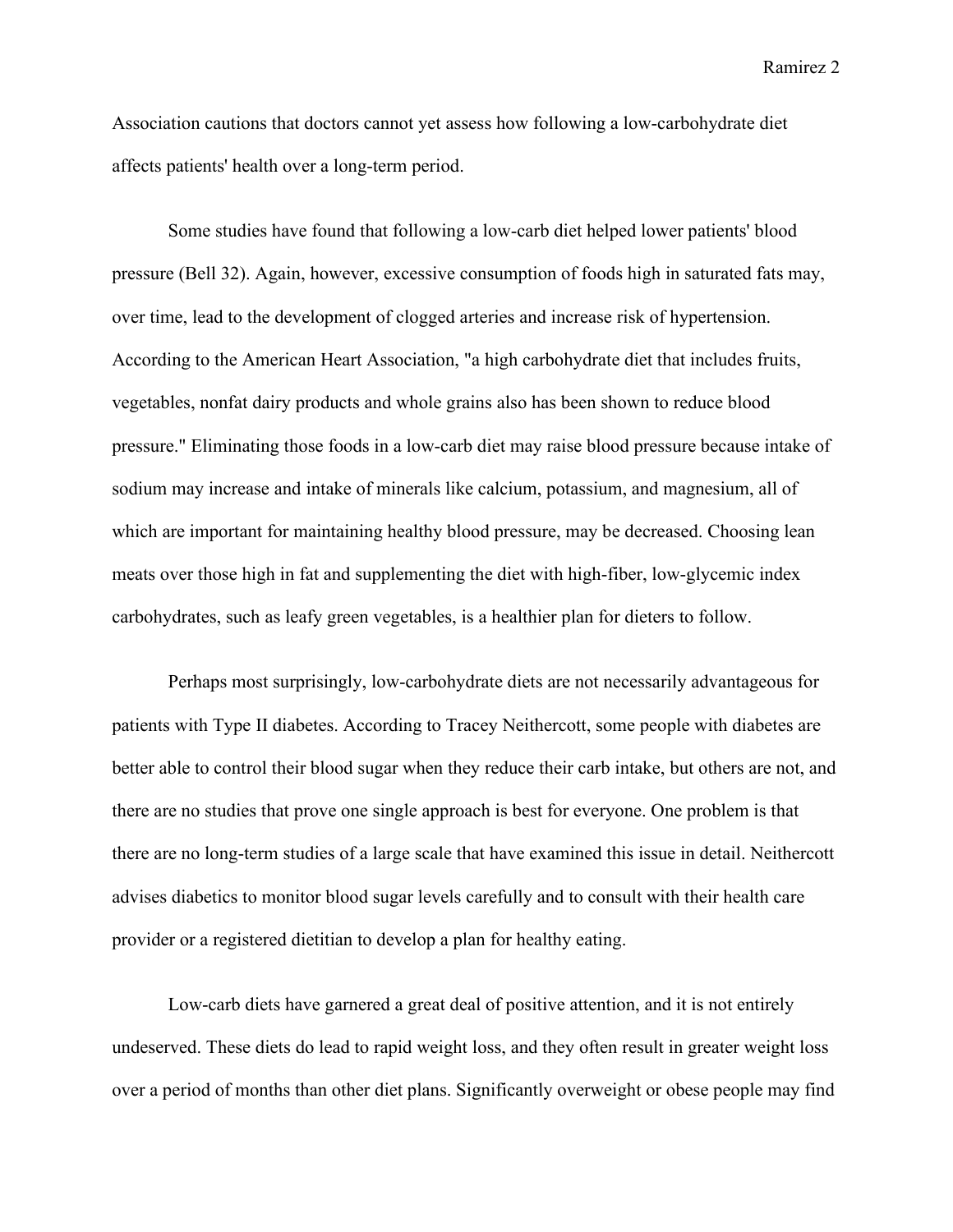Ramirez 3

low-carb eating plans the most effective for losing weight and reducing the risks associated with carrying excess body fat. However, because these diets are difficult for some people to adhere to and because their potential long-term health effects are still being debated, they are not necessarily the ideal choice for anyone who wants to lose weight. A moderately overweight person who wants to lose only a few pounds is best advised to choose whatever plan will help him stay active and consume fewer calories consistently—whether or not it involves eating lowcarb ketchup.